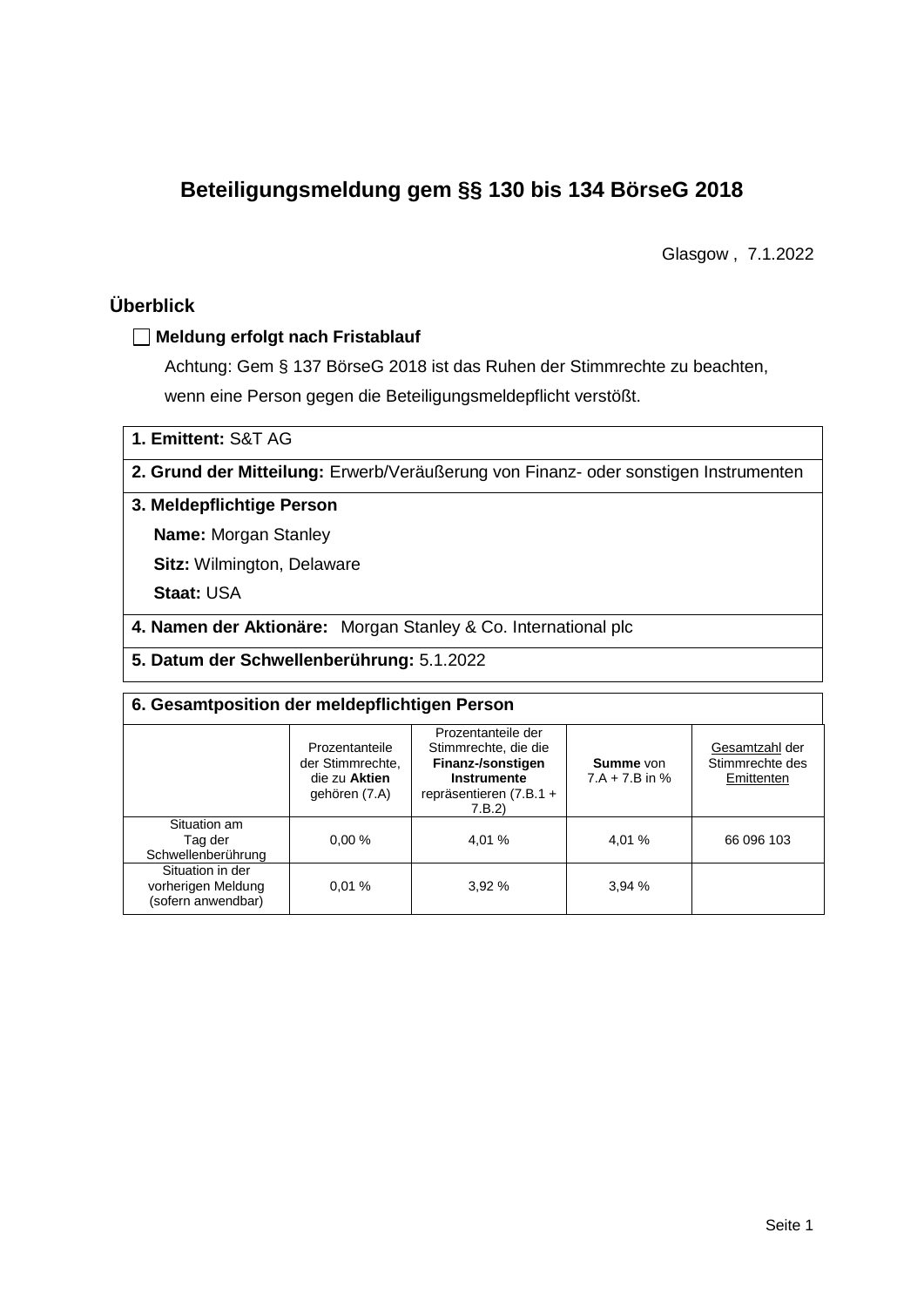# **Details**

# **7. Details über die gehaltenen Instrumente am Tag der Berührung der Schwelle:**

| A: Stimmrechte, die zu Aktien gehören |                                    |                                      |                                           |                                    |  |  |  |
|---------------------------------------|------------------------------------|--------------------------------------|-------------------------------------------|------------------------------------|--|--|--|
|                                       | Anzahl der Stimmrechte             |                                      | Prozentanteil der Stimmrechte             |                                    |  |  |  |
| ISIN der Aktien                       | Direkt<br>$(S$ 130 BörseG<br>2018) | Indirekt<br>$(S$ 133 BörseG<br>2018) | <b>Direkt</b><br>$(S$ 130 BörseG<br>2018) | Indirekt<br>(§ 133 BörseG<br>2018) |  |  |  |
| AT0000A0E9W5                          |                                    | 0.00%                                |                                           |                                    |  |  |  |
| Subsumme A                            |                                    | 990                                  |                                           | 0.00%                              |  |  |  |

| B 1: Finanzinstrumente / sonstige Instrumente gem § 131 Abs 1 Z 1 BörseG 2018 |              |                |                                                         |                                  |  |  |
|-------------------------------------------------------------------------------|--------------|----------------|---------------------------------------------------------|----------------------------------|--|--|
| Art des Instruments                                                           | Verfalldatum | Ausübungsfrist | Anzahl der Stimmrechte<br>die erworben werden<br>können | Prozentanteil der<br>Stimmrechte |  |  |
| Right of recall over<br>at any time<br>securities lending<br>agreements       |              | at any time    | 2 648 101                                               | 4.01 %                           |  |  |
|                                                                               |              | Subsumme B.1   | 2648101                                                 | 4.01 %                           |  |  |

| B 2: Finanzinstrumente / sonstige Instrumente gem § 131 Abs 1 Z 2 BörseG 2018 |              |                |                                    |                           |                                     |  |  |
|-------------------------------------------------------------------------------|--------------|----------------|------------------------------------|---------------------------|-------------------------------------|--|--|
| Art des<br>Instruments                                                        | Verfalldatum | Ausübungsfrist | Physisches oder<br>Cash Settlement | Anzahl der<br>Stimmrechte | Prozentanteil<br>der<br>Stimmrechte |  |  |
|                                                                               |              |                |                                    |                           |                                     |  |  |
|                                                                               |              |                | Subsumme B.2                       |                           |                                     |  |  |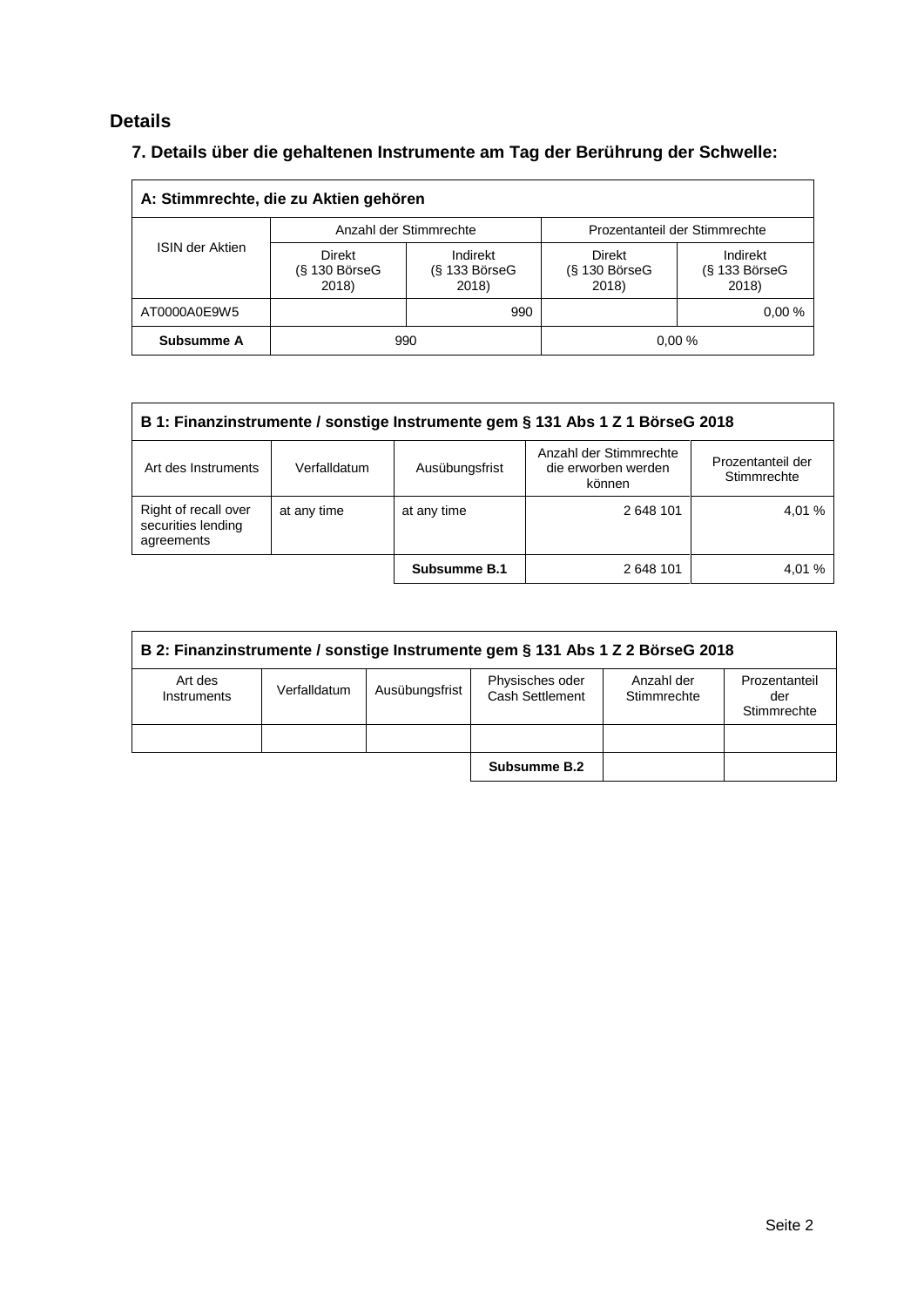## **8. Information in Bezug auf die meldepflichtige Person:**

Die meldepflichtige Person (Punkt 3) wird nicht von einer natürlichen/juristischen Person kontrolliert und kontrolliert auch keine andere Person, die direkt oder indirekt Instrumente am Emittenten hält.

 $\boxtimes$  Volle Kette der kontrollierten Unternehmen, über die die Stimmrechte und/oder Finanz-/sonstigen Instrumente gehalten werden, beginnend mit der obersten kontrollierenden natürlichen oder juristischen Person:

| Ziffer         | <b>Name</b>                                            | Direkt kontrolliert<br>durch Ziffer | Direkt gehaltene<br>Stimmrechte in<br>Aktien (%) | Direkt gehaltene<br>Finanz-<br>/sonstige<br>Instrumente $(\%)$ | <b>Total</b> von beiden<br>$(\%)$ |
|----------------|--------------------------------------------------------|-------------------------------------|--------------------------------------------------|----------------------------------------------------------------|-----------------------------------|
| 1              | Morgan Stanley                                         |                                     |                                                  |                                                                |                                   |
| $\overline{c}$ | Morgan Stanley<br>Capital<br>Management,<br><b>LLC</b> | 1                                   |                                                  |                                                                |                                   |
| 3              | Morgan Stanley<br>Domestic<br>Holdings, Inc.           | $\overline{2}$                      |                                                  |                                                                |                                   |
| 4              | Morgan Stanley<br>& Co. LLC                            | 3                                   | 0,00%                                            | 1,88 %                                                         | 1,88%                             |
| 5              | Prime Dealer<br>Services Corp.                         | $\overline{4}$                      | 0,00%                                            | 0,02%                                                          | 0,02%                             |
| 6              | Morgan Stanley<br>International<br>Holdings Inc.       |                                     |                                                  |                                                                |                                   |
| 7              | Morgan Stanley<br>International<br>Limited             | 6                                   |                                                  |                                                                |                                   |
| 8              | Morgan Stanley<br>Investments<br>(UK)                  | 7                                   |                                                  |                                                                |                                   |
| 9              | <b>Morgan Stanley</b><br>& Co.<br>International plc    | 8                                   | 0,00%                                            | 2,10 %                                                         | 2,10 %                            |
|                |                                                        |                                     |                                                  |                                                                |                                   |

## **9. Im Falle von Stimmrechtsvollmacht**

Datum der Hauptversammlung: -

Stimmrechtsanteil nach der Hauptversammlung: - entspricht - Stimmrechten

## **10. Sonstige Kommentare:**

-

Glasgow am 7.1.2022

# **Major holdings notification pursuant to Sec. 130 to 134 BörseG 2018**

Glasgow , 7.1.2022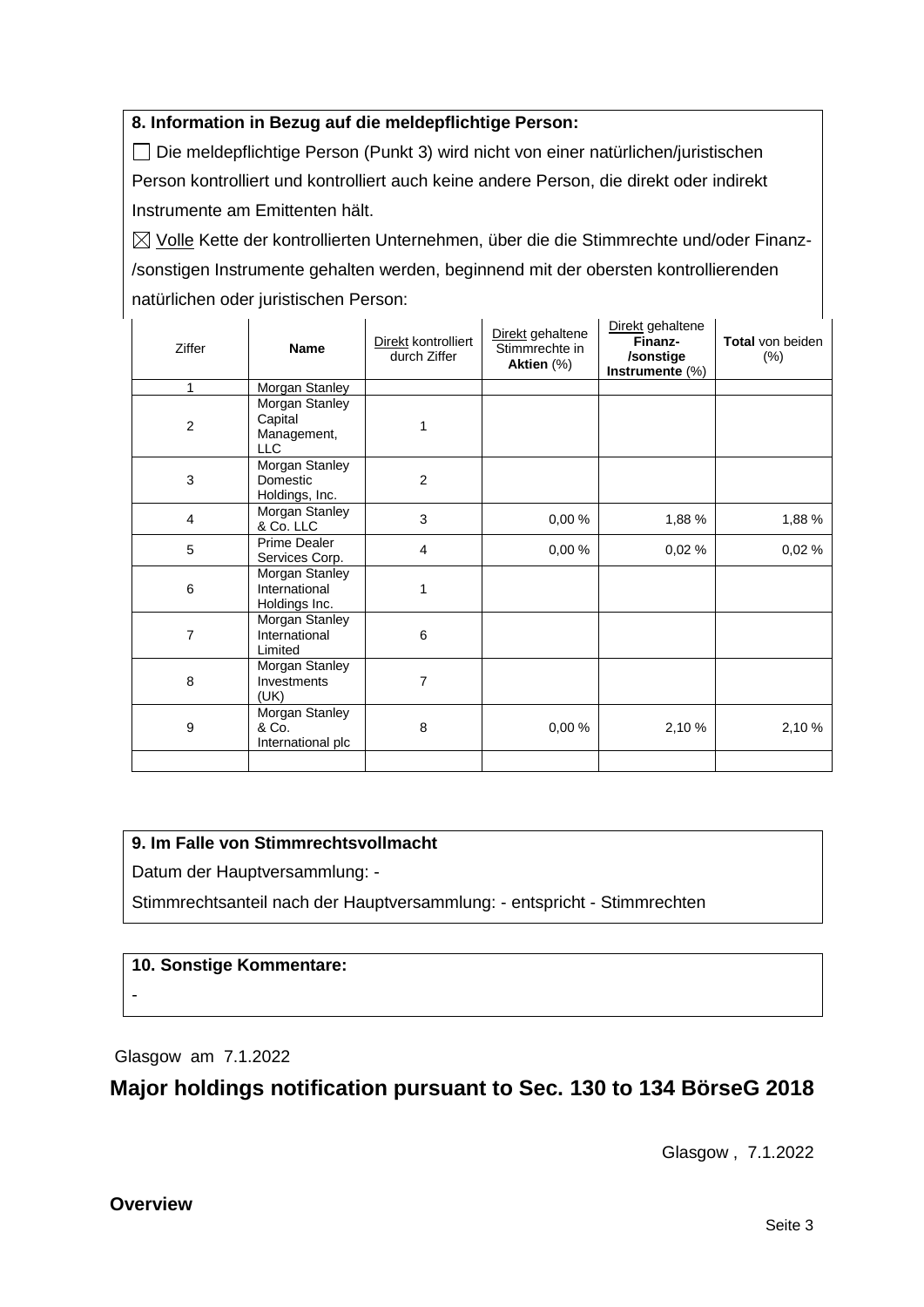#### **Notification made after deadline**

Caution: In case of violations of major holdings notification rules, please pay attention to Section 137 BörseG 2018 (Suspension of voting rights)

**1. Issuer:** S&T AG

**2. Reason for the notification:** Acquisition or disposal of financial/other instruments

#### **3. Person subject to notification obligation**

**Name:** Morgan Stanley

**City:** Wilmington, Delaware

**Country:** USA

#### **4. Name of shareholder(s):** Morgan Stanley & Co. International plc

#### **5. Date on which the threshold was crossed or reached:** 5.1.2022

## **6. Total positions**

|                                                                                | % of voting rights<br>attached to<br>shares $(7.A)$ | % of voting rights<br>through<br>financial/other<br>instruments $(7.B.1 +$<br>7.B.2 | <b>Total</b> of both in %<br>$(7.A + 7.B)$ | Total number of<br>voting rights of<br>issuer |  |  |  |  |
|--------------------------------------------------------------------------------|-----------------------------------------------------|-------------------------------------------------------------------------------------|--------------------------------------------|-----------------------------------------------|--|--|--|--|
| Resulting situation on the<br>date on which threshold<br>was crossed / reached | 0.00%                                               | 4,01 %                                                                              | 4,01 %                                     | 66 096 103                                    |  |  |  |  |
| Position of previous<br>notification (if applicable)                           | 0.01%                                               | 3.92%                                                                               | 3,94%                                      |                                               |  |  |  |  |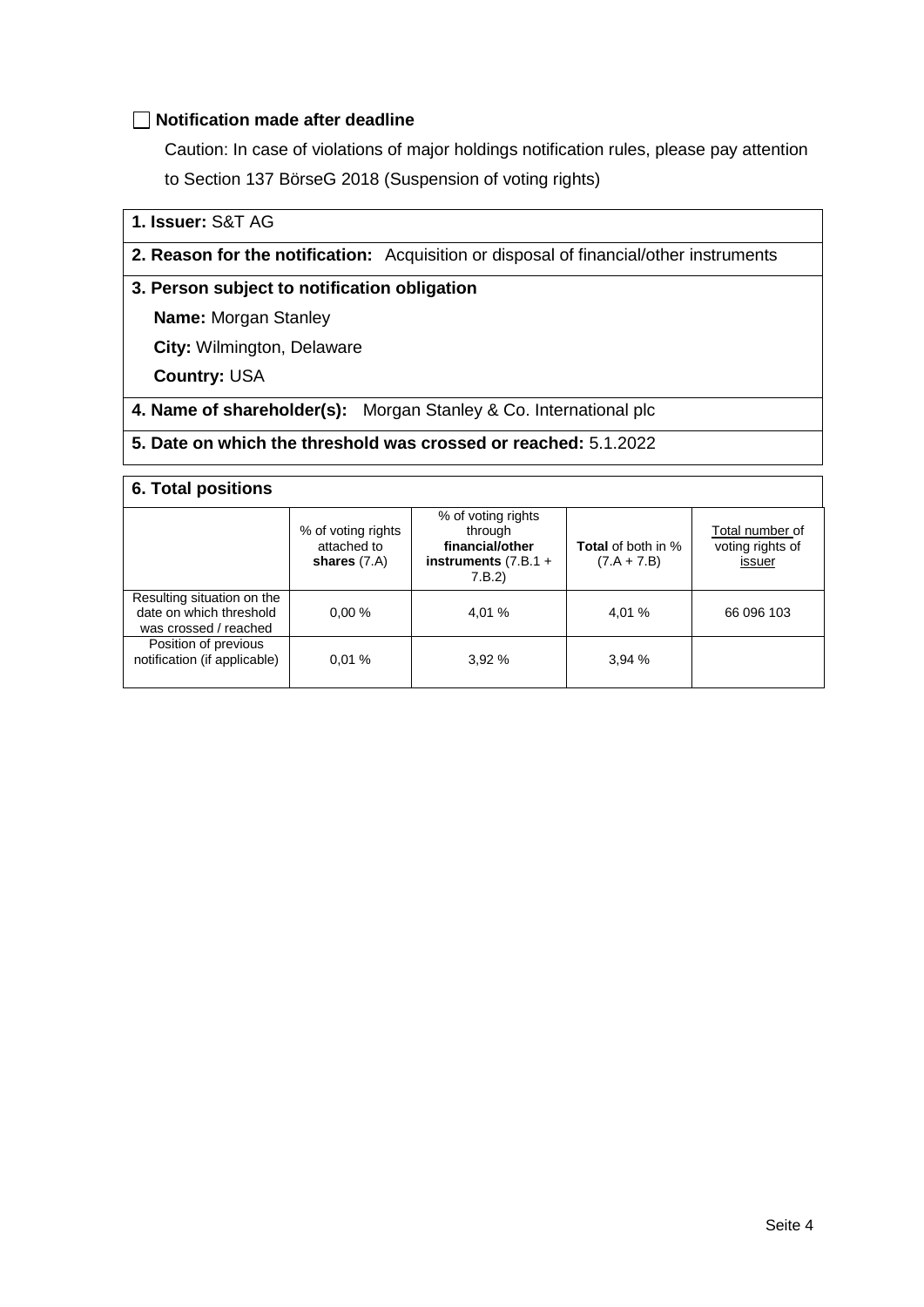# **Details**

# **7. Notified details of the resulting situation:**

| A: Voting rights attached to shares |                                    |                                      |                                    |                                      |  |  |  |
|-------------------------------------|------------------------------------|--------------------------------------|------------------------------------|--------------------------------------|--|--|--|
|                                     |                                    | Number of voting rights              | % of voting rights                 |                                      |  |  |  |
| <b>ISIN Code</b>                    | Direct<br>(Sec 130 BörseG<br>2018) | Indirect<br>(Sec 133 BörseG<br>2018) | Direct<br>(Sec 130 BörseG<br>2018) | Indirect<br>(Sec 133 BörseG<br>2018) |  |  |  |
| AT0000A0E9W5                        |                                    | 990                                  |                                    | 0.00%                                |  |  |  |
| <b>SUBTOTAL A</b>                   |                                    | 990                                  |                                    | 0.00%                                |  |  |  |

| B 1: Financial / Other Instruments pursuant to Sec. 131 para. 1 No. 1 BörseG 2018 |                        |                     |                                                                                      |                    |  |  |
|-----------------------------------------------------------------------------------|------------------------|---------------------|--------------------------------------------------------------------------------------|--------------------|--|--|
| Type of instrument                                                                | <b>Expiration Date</b> | Exercise Period     | Number of voting<br>rights that may be<br>acquired if the<br>instrument is exercised | % of voting rights |  |  |
| Right of recall over<br>securities lending<br>agreements                          | at any time            | at any time         | 2 648 101                                                                            | 4,01 %             |  |  |
|                                                                                   |                        | <b>SUBTOTAL B.1</b> | 2648101                                                                              | 4.01 %             |  |  |

| B 2: Financial / Other Instruments pursuant to Sec. 131 para. 1 No. 2 BörseG 2018 |                    |                    |                               |                            |                       |  |  |
|-----------------------------------------------------------------------------------|--------------------|--------------------|-------------------------------|----------------------------|-----------------------|--|--|
| Type of instrument                                                                | Expiration<br>Date | Exercise<br>Period | Physical /<br>Cash Settlement | Number of<br>voting rights | % of voting<br>rights |  |  |
|                                                                                   |                    |                    |                               |                            |                       |  |  |
|                                                                                   |                    |                    | <b>SUBTOTAL B.2</b>           |                            |                       |  |  |